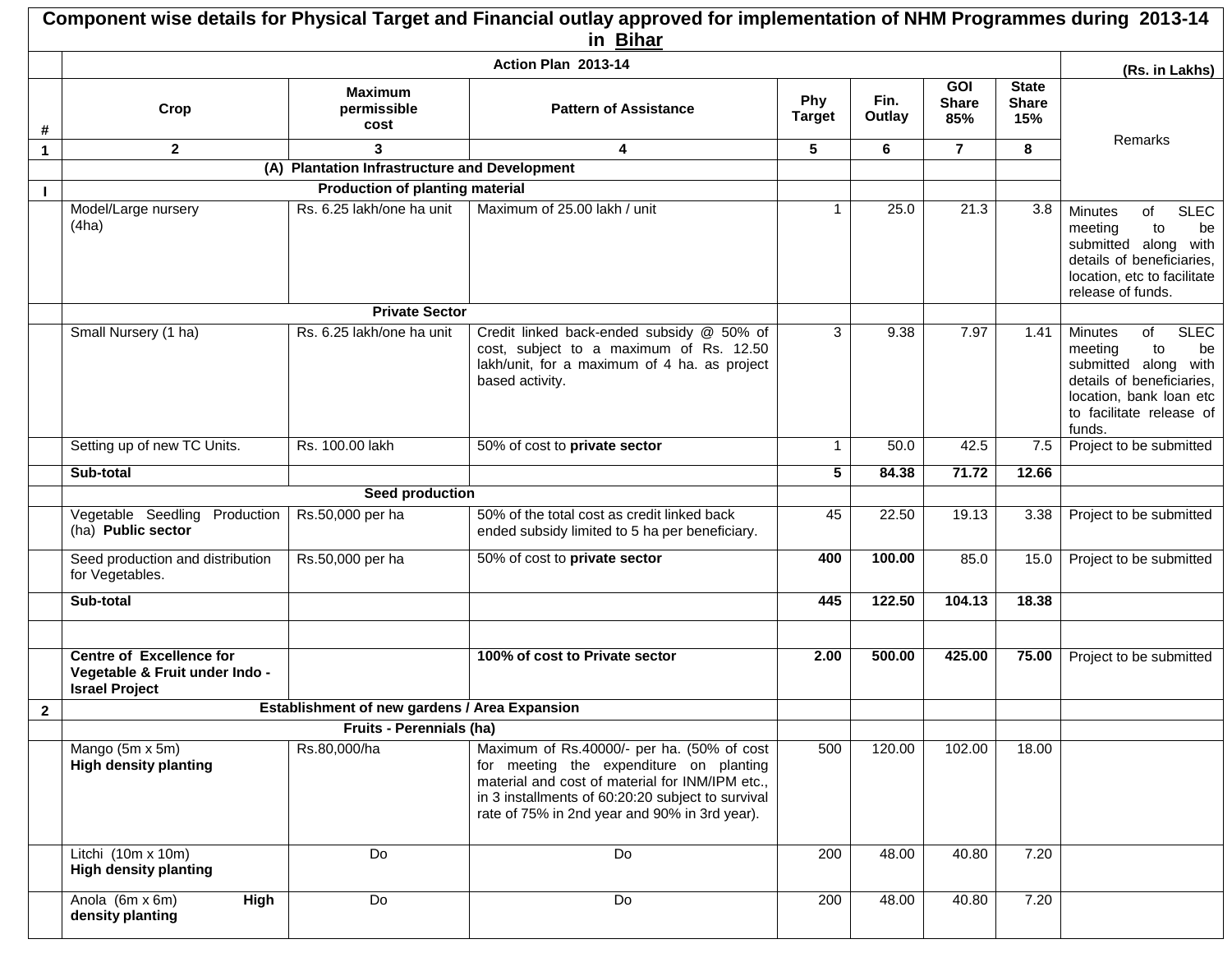| Guava (6m x 6m)<br><b>High density planting</b> | Do                                              | Do                                                                                                                                                                                                                                             | 200            | 48.00  | 40.80  | 7.20  |                         |
|-------------------------------------------------|-------------------------------------------------|------------------------------------------------------------------------------------------------------------------------------------------------------------------------------------------------------------------------------------------------|----------------|--------|--------|-------|-------------------------|
| Sub-total                                       |                                                 |                                                                                                                                                                                                                                                | 1100           | 264.00 | 224.40 | 39.60 |                         |
|                                                 | <b>Fruits- Non Perennials</b>                   |                                                                                                                                                                                                                                                |                |        |        |       |                         |
| Banana (TC)                                     | Rs.83204/ha                                     | Maximum of Rs. 41602/- per ha. (50 % of cost<br>for meeting the expenditure on planting<br>material and cost of material for INM/IPM etc.<br>in 2 installments of 75:25 subject to survival<br>rate of 90% in second year).                    | 600            | 187.21 | 159.13 | 28.08 |                         |
| Papaya                                          |                                                 |                                                                                                                                                                                                                                                | 150            | 30.75  | 26.13  | 4.61  |                         |
| Sub-total                                       |                                                 |                                                                                                                                                                                                                                                | 750            | 217.96 | 185.26 | 32.69 |                         |
|                                                 | <b>Fruits-Perennials</b>                        |                                                                                                                                                                                                                                                |                |        |        |       |                         |
| Maintenance (I Year)                            | Rs.80,000/ha                                    | Maximum of Rs.40000/- per ha. (50% of cost<br>for meeting the expenditure on planting<br>material and cost of material for INM/IPM etc.,<br>in 3 installments of 60:20:20 subject to survival<br>rate of 75% in 2nd year and 90% in 3rd year). | 1365           | 109.20 | 92.82  | 16.38 |                         |
| <b>Maintenance (II Year)</b>                    | Rs.80,000/ha                                    | Maximum of Rs.40000/- per ha. (50% of cost<br>for meeting the expenditure on planting<br>material and cost of material for INM/IPM etc.,<br>in 3 installments of 60:20:20 subject to survival<br>rate of 75% in 2nd year and 90% in 3rd year). | 3641           | 86.60  | 73.61  | 12.99 |                         |
| Sub-total                                       |                                                 |                                                                                                                                                                                                                                                |                | 195.80 | 166.43 | 29.37 |                         |
|                                                 | Fruits - Non Perennials (ha)                    |                                                                                                                                                                                                                                                |                |        |        |       |                         |
| Maintenance (I Year)                            | Rs.83204/ha                                     | Maximum of Rs. 41602/- per ha. (50 % of cost<br>for meeting the expenditure on planting<br>material and cost of material for INM/IPM etc,<br>in 2 installments of 75:25 subject to survival<br>rate of 90% in second year).                    | 1324.00        | 125.42 | 106.60 | 18.81 |                         |
| Sub-total                                       |                                                 |                                                                                                                                                                                                                                                |                | 125.42 | 106.60 | 18.81 |                         |
|                                                 | <b>Mushrooms</b>                                |                                                                                                                                                                                                                                                |                |        |        |       |                         |
|                                                 |                                                 | Integrated mushroom unit for spawn, compost production and training                                                                                                                                                                            |                |        |        |       |                         |
| <b>Private Sector</b>                           | Rs.50.00 lakh                                   | 100% of the cost to public sector and 50% of<br>cost for private sector, for meeting the<br>expenditure on infrastructure, as credit linked<br>back ended subsidy.                                                                             | $\mathbf{1}$   | 25.00  | 21.25  | 3.75  | Project to be submitted |
|                                                 | Spawn making unit                               |                                                                                                                                                                                                                                                |                |        |        |       |                         |
| <b>Private Sector</b>                           | Rs. 15 lakh/ unit                               | 100% of the cost to public sector and in case<br>of private sector, 50% of cost, as credit linked<br>back ended subsidy.                                                                                                                       | $\overline{2}$ | 15.00  | 12.75  | 2.25  | Project to be submitted |
|                                                 | <b>Compost making unit</b>                      |                                                                                                                                                                                                                                                |                |        |        |       |                         |
| <b>Private Sector</b>                           | Rs. 20.00 lakh/ unit                            | 100% of the cost to public sector and in case<br>of private sector, 50% of cost, as credit linked<br>back ended subsidy.                                                                                                                       | $\overline{2}$ | 20.00  | 17.00  | 3.00  | Project to be submitted |
| Sub-total                                       |                                                 |                                                                                                                                                                                                                                                | 5.00           | 60.00  | 29.75  | 5.25  |                         |
|                                                 | Flowers (For a maximum of 2 ha per beneficiary) |                                                                                                                                                                                                                                                |                |        |        |       |                         |
|                                                 | (A) Cut flowers                                 |                                                                                                                                                                                                                                                |                |        |        |       |                         |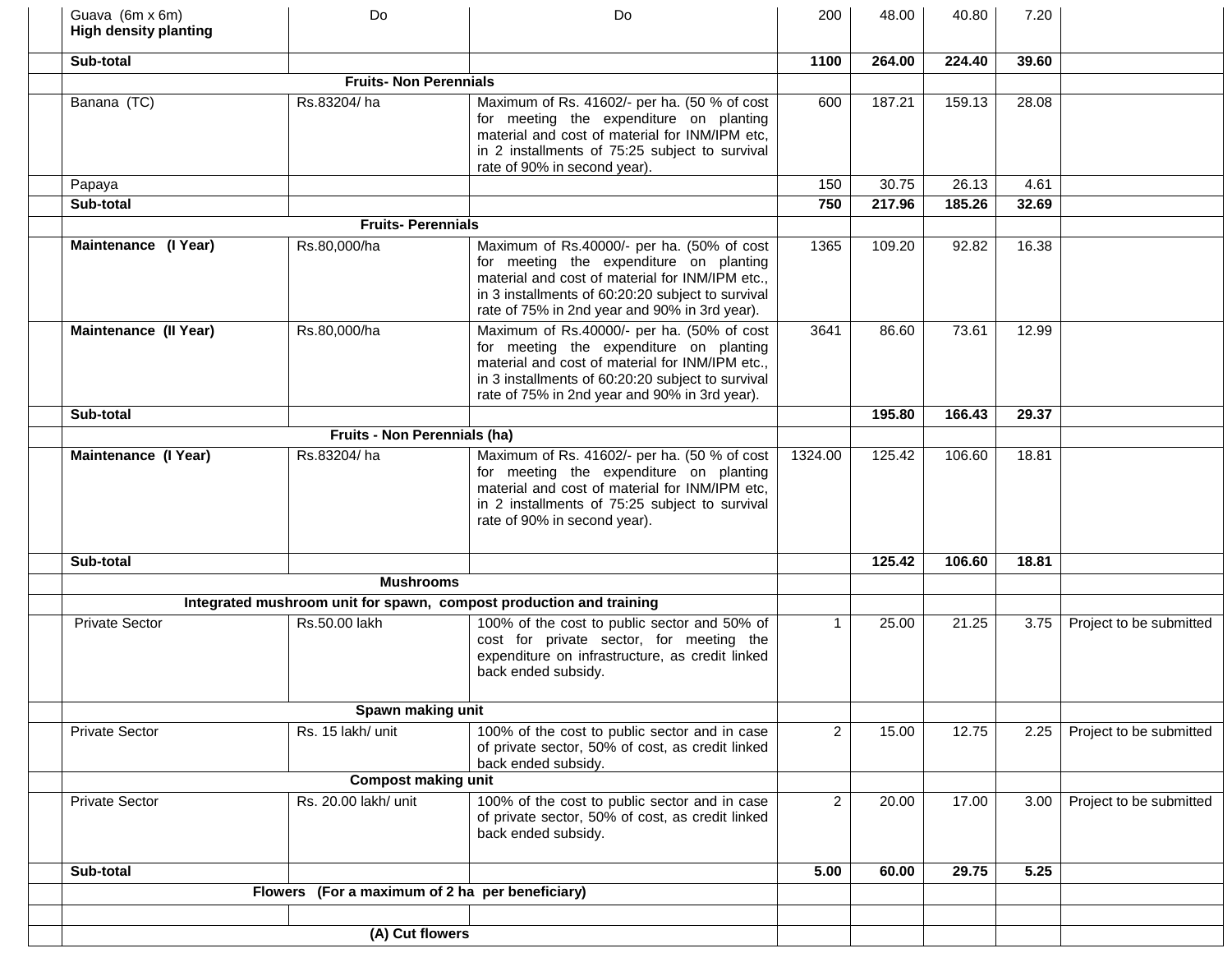|   | Small & Marginal Farmers                                                         | Rs. 70,000 / ha.                                             | 50% of cost @ Rs.35,000 / ha. limited to 2<br>ha per beneficiary                                                                                                                                           |                |         |        |        |                                                                                                                   |
|---|----------------------------------------------------------------------------------|--------------------------------------------------------------|------------------------------------------------------------------------------------------------------------------------------------------------------------------------------------------------------------|----------------|---------|--------|--------|-------------------------------------------------------------------------------------------------------------------|
|   |                                                                                  |                                                              |                                                                                                                                                                                                            |                |         |        |        |                                                                                                                   |
|   | Small & Marginal Farmers                                                         | Rs. 90,000/ha                                                | 50% of cost @ Rs.45,000 / ha. limited to 2<br>ha per beneficiary                                                                                                                                           |                |         |        |        |                                                                                                                   |
|   |                                                                                  | (c) Loose Flowers                                            |                                                                                                                                                                                                            |                |         |        |        |                                                                                                                   |
|   | Small & Marginal Farmers                                                         | Rs. 24,000/ha                                                | 50% of cost @ Rs.12,000 / ha. limited to 2<br>ha per beneficiary                                                                                                                                           | 1583           | 189.96  | 161.47 | 28.49  |                                                                                                                   |
|   | Sub-total                                                                        |                                                              |                                                                                                                                                                                                            | 1583           | 189.96  | 161.47 | 28.49  |                                                                                                                   |
|   |                                                                                  | Spices (For a maximum area of 4 ha per beneficiary)          |                                                                                                                                                                                                            |                |         |        |        |                                                                                                                   |
|   | Seed spices and Rhizomatic<br>Spices.                                            | Rs. 25,000 / ha                                              | Maximum of Rs. 12,500/- per ha. (50% of cost<br>for meeting the expenditure on planting<br>material and cost of material for INM/IPM etc).                                                                 | 600            | 75.00   | 63.75  | 11.25  | Only certified Planting<br>material to be used. TL<br>material to be used<br>only from Public sector<br>agencies. |
|   | Sub-total                                                                        |                                                              |                                                                                                                                                                                                            |                | 75.00   | 63.75  | 11.25  |                                                                                                                   |
|   |                                                                                  | Aromatic Plants (For a maximum area of 4 ha per beneficiary) |                                                                                                                                                                                                            |                |         |        |        |                                                                                                                   |
|   | Other aromatic plants                                                            | Rs. 25,000/ha                                                | 50% of cost, subject to a maximum of<br>Rs.12,500/- per ha, for meeting the<br>expenditure on planting material and cost of<br>material for INM/IPM etc.                                                   | 500            | 62.50   | 53.13  | 9.38   | Only certified Planting<br>material to be used. TL<br>material to be used<br>only from Public sector<br>agencies. |
|   | Sub-total                                                                        |                                                              |                                                                                                                                                                                                            |                | 62.50   | 53.13  | 9.38   |                                                                                                                   |
|   | <b>Total AE + Mushrooms</b>                                                      |                                                              |                                                                                                                                                                                                            | 4533           | 869.42  | 739.00 | 130.41 |                                                                                                                   |
| 3 | Rejuvenation/replacement of<br>senile plantation including<br>Canopy management. | Rs.30,000/ ha (average)                                      | 50% of the total cost subject to a maximum<br>of Rs. 15,000/ha to a limited of 2 ha per<br>beneficiary. Actual cost to be claimed<br>based on the nature and requirement of the<br>crop to be rejuvenated. | 500            | 75.00   | 63.75  | 11.25  | To be implemented as<br>guidelines<br>per<br>circulated                                                           |
| 5 |                                                                                  | Protected cultivation (area in hectares)                     |                                                                                                                                                                                                            |                |         |        |        |                                                                                                                   |
|   |                                                                                  | <b>Green House structure</b>                                 |                                                                                                                                                                                                            |                |         |        |        |                                                                                                                   |
|   |                                                                                  | Naturally ventilated system                                  |                                                                                                                                                                                                            |                |         |        |        |                                                                                                                   |
|   | <b>Tubular structure</b>                                                         | Rs. 935/ Sq.m                                                | 50% of the cost limited to 4000 Sq.m per<br>beneficiary.                                                                                                                                                   | 8.50           | 397.375 | 337.77 | 59.61  |                                                                                                                   |
|   |                                                                                  | <b>Plastic Mulching</b>                                      |                                                                                                                                                                                                            |                |         |        |        |                                                                                                                   |
|   | <b>Plastic Mulching</b>                                                          | Rs. 20,000/ha                                                | 50% of the total cost limited to 2 ha per                                                                                                                                                                  | 600            | 60.00   | 51.00  | 9.00   |                                                                                                                   |
|   |                                                                                  |                                                              | beneficiary.                                                                                                                                                                                               |                |         |        |        |                                                                                                                   |
|   | Cost of planting material of<br>high value vegetables grown in<br>poly house     | Rs.105/Sq.m                                                  | 50% of cost                                                                                                                                                                                                | $\overline{7}$ | 36.75   | 31.24  | 5.51   |                                                                                                                   |
|   | Cost of planting material of<br>flowers for poly house                           | Rs.500/ Sq.m                                                 | 50% of cost limited to 500 Sq.m per<br>beneficiary                                                                                                                                                         | $\overline{2}$ | 37.50   | 31.9   | 5.6    |                                                                                                                   |
|   | Sub-total                                                                        |                                                              |                                                                                                                                                                                                            | 617.00         | 531.63  | 451.88 | 74.12  |                                                                                                                   |
| 6 |                                                                                  | <b>Leaf Analysis Lab</b>                                     | Promotion of Integrated Nutrient Management(INM)/ Integrated Pest Management (IPM)                                                                                                                         |                |         |        |        |                                                                                                                   |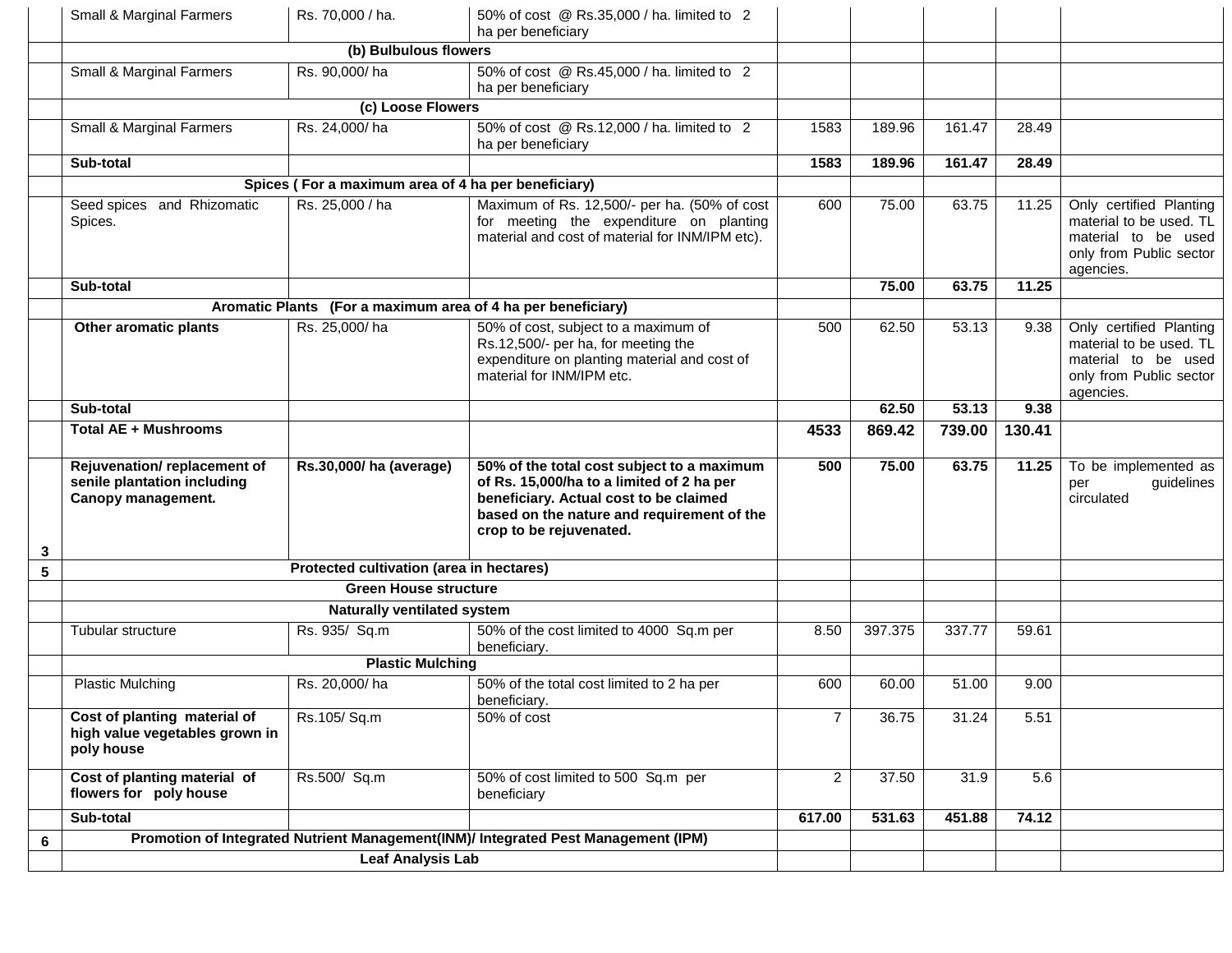|                  | Leaf analysis lab (Public)                                                                          | Rs. 20 lakh/ unit                                        | Rs. 20 lakh/unit for Public Sector and Rs. 10.00<br>lakh as credit linked back ended subsidy to<br>Private Sector.                                                                                                                                                          | $\mathbf{1}$   | 20.00  | 17.00              | 3.00  | <b>SLEC</b><br><b>Minutes</b><br>of<br>meeting<br>to<br>be<br>submitted along with<br>details of beneficiaries,<br>location, bank loan etc<br>to facilitate release of<br>funds. |
|------------------|-----------------------------------------------------------------------------------------------------|----------------------------------------------------------|-----------------------------------------------------------------------------------------------------------------------------------------------------------------------------------------------------------------------------------------------------------------------------|----------------|--------|--------------------|-------|----------------------------------------------------------------------------------------------------------------------------------------------------------------------------------|
|                  | Sub-total                                                                                           |                                                          |                                                                                                                                                                                                                                                                             | 1.00           | 20.00  | 17.00              | 3.00  |                                                                                                                                                                                  |
| $\overline{7}$   |                                                                                                     | <b>Organic Farming</b>                                   |                                                                                                                                                                                                                                                                             |                |        |                    |       |                                                                                                                                                                                  |
|                  | Adoption of Organic Farming.                                                                        | Rs. 20,000/ha                                            | 50% of cost limited to Rs.10000/ha for a<br>maximum area of 4 ha. per beneficiary, spread<br>over a period of 3 years involving an<br>assistance of Rs.4000/- in first year and<br>Rs.3000/- each in second & third year. The<br>programme to be linked with certification. | 2000           | 80.00  | 68.00              | 12.00 | Project to be submitted                                                                                                                                                          |
|                  | Organic Certification                                                                               | Project based                                            | Rs. 5 lakh for a cluster of 50 ha which will<br>include Rs.1.50 lakh in first year, Rs. 1.50 lakh<br>in second year and Rs. 2.00 lakh in third year.                                                                                                                        | 2000           | 60.00  | 51.00              | 9.00  | Project to be submitted                                                                                                                                                          |
|                  |                                                                                                     | (iii) Vermi compost Units /organic input production unit |                                                                                                                                                                                                                                                                             |                |        |                    |       |                                                                                                                                                                                  |
|                  | <b>HDPE</b> Vermibed                                                                                | Rs. 10,000 /unit                                         | HDPE Vermibed, 50% of cost conforming to<br>the size of 96 cft (12'x4'x2') to be administered<br>on pro-rata basis.                                                                                                                                                         | 1000           | 50.00  | 42.50              | 7.50  | Designs para meter of<br><b>HDPE</b><br>beds<br>will<br>conformer<br>to<br><b>BIS</b><br>(ISI<br>standards<br>5907:2010)                                                         |
|                  | Sub-total                                                                                           |                                                          |                                                                                                                                                                                                                                                                             | 5000.00        | 190.00 | 119.00             | 21.00 |                                                                                                                                                                                  |
| 8                | <b>GAP</b> certification                                                                            | Rs. 5000/ha                                              |                                                                                                                                                                                                                                                                             |                |        |                    |       |                                                                                                                                                                                  |
|                  |                                                                                                     |                                                          |                                                                                                                                                                                                                                                                             |                |        |                    |       |                                                                                                                                                                                  |
| $\boldsymbol{9}$ |                                                                                                     | Pollination support through beekeeping                   |                                                                                                                                                                                                                                                                             |                |        |                    |       |                                                                                                                                                                                  |
|                  | Honey bee colonies + Hives                                                                          | Rs. 1400/ colony of 4<br>frames                          | 50% of cost limited to 50 colonies / beneficiary.                                                                                                                                                                                                                           | 10000          | 150.00 | 127.50             | 22.50 | List of Beneficiaries to<br>be given.                                                                                                                                            |
|                  | Equipment including honey<br>extractor (4 frame), food grade<br>container (30 kg), net, etc.        | Rs. 14,000/set                                           | 50% of the cost limited to one set per<br>beneficiary.                                                                                                                                                                                                                      | 400            | 28.00  | 23.80              | 4.20  | List of Beneficiaries to<br>be given.                                                                                                                                            |
|                  | Sub-total                                                                                           |                                                          |                                                                                                                                                                                                                                                                             | 10400          | 178.00 | 151.30             | 26.70 |                                                                                                                                                                                  |
| 10               |                                                                                                     | <b>Horticulture Mechanization</b>                        |                                                                                                                                                                                                                                                                             |                |        |                    |       |                                                                                                                                                                                  |
|                  | (a) Power operated<br>machines/tools including Power<br>Saw and Plant Protection<br>equipments etc. | Rs.35,000/- per set                                      | 50% of cost limited to one set per beneficiary.                                                                                                                                                                                                                             | 100            | 17.50  | 14.88              | 2.63  | List of Beneficiaries to<br>be furnished.                                                                                                                                        |
|                  | Power machines (20 HP & above<br>including accessories<br>/equipments                               | Rs. 3,00,000/- per set                                   | 50% of cost limited to one set per beneficiary.                                                                                                                                                                                                                             | 40             | 60.00  | 51.00              | 9.00  | List of Beneficiaries to<br>be furnished.                                                                                                                                        |
|                  | Sub-total                                                                                           |                                                          |                                                                                                                                                                                                                                                                             | 140.00         | 77.50  | 51.00              | 9.00  |                                                                                                                                                                                  |
|                  |                                                                                                     | <b>Technology Dissemination</b>                          |                                                                                                                                                                                                                                                                             |                |        |                    |       |                                                                                                                                                                                  |
|                  | <b>Technology Dissemination</b><br>through demonstration/ Front<br>Line Demonstration (FLD)         | Rs. 25.00 lakh                                           | 75 % of cost in farmers field and 100% of cost<br>in farms belonging to Public Sector                                                                                                                                                                                       | 30             | 210.00 | 178.50             | 31.50 | Project to be submitted                                                                                                                                                          |
|                  |                                                                                                     | Human Resource Development (HRD)                         |                                                                                                                                                                                                                                                                             |                |        |                    |       |                                                                                                                                                                                  |
|                  | <b>HRD</b> for Gardeners                                                                            | Rs. 15.00 lakh / training                                | 100% of the cost in first year. In subsequent<br>years, cost of infrastructure not to be claimed.                                                                                                                                                                           | $\overline{2}$ | 30.00  | $\overline{2}5.50$ | 4.50  | Project to be submitted                                                                                                                                                          |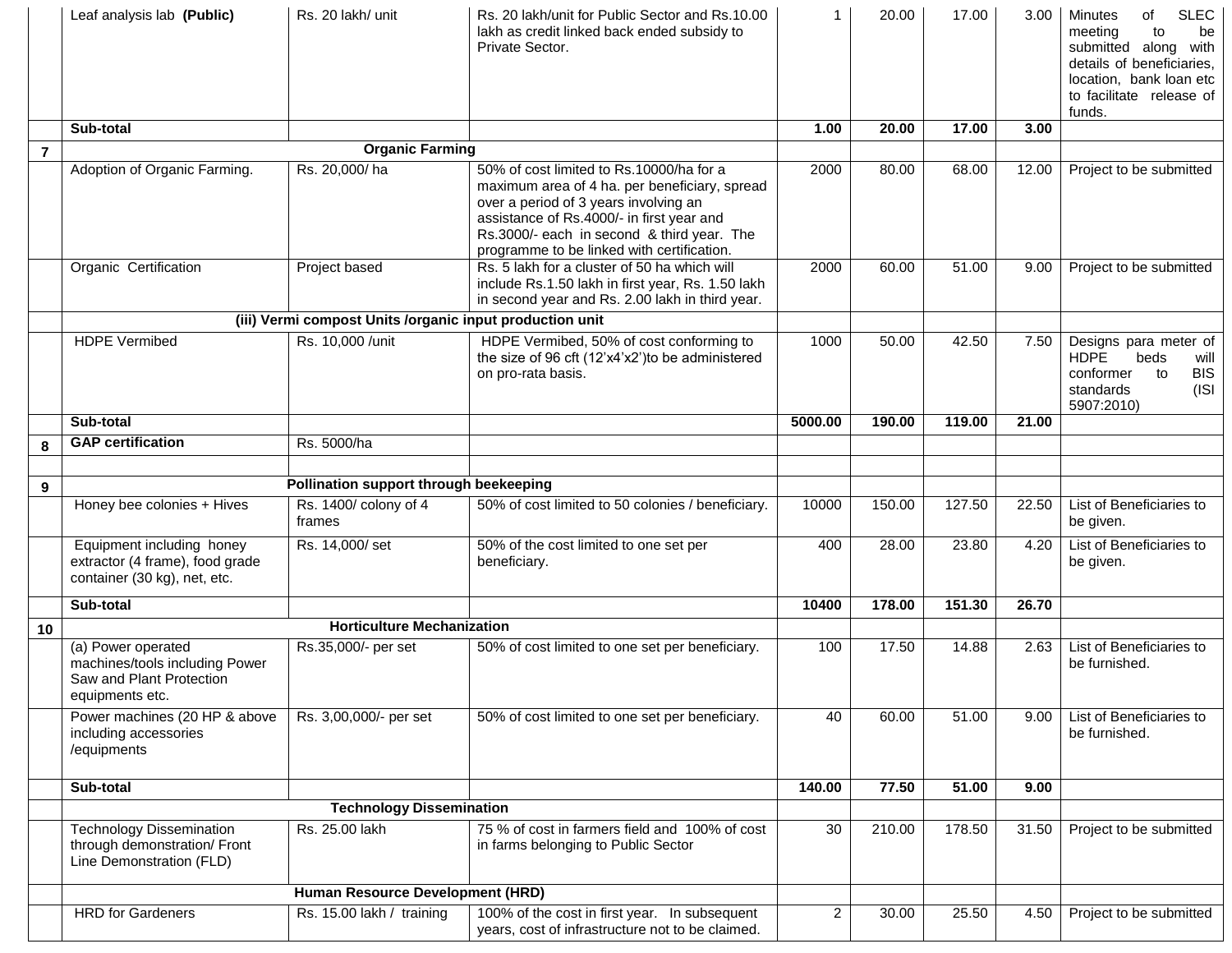|    | <b>Training of farmers</b>                                                          |                                                               |                                                                                                                                                                                                                                                                               |              |        |        |       |                                      |
|----|-------------------------------------------------------------------------------------|---------------------------------------------------------------|-------------------------------------------------------------------------------------------------------------------------------------------------------------------------------------------------------------------------------------------------------------------------------|--------------|--------|--------|-------|--------------------------------------|
|    | <b>Within the District</b>                                                          | Rs.400 / day per farmer<br>excluding transport                | 100% of the cost.                                                                                                                                                                                                                                                             | 1100         | 5.50   | 4.68   | 0.83  | Training Calendar to<br>be furnished |
|    | Within the State                                                                    | Rs. 750 / day per farmer<br>excluding transport               | 100% of the cost.                                                                                                                                                                                                                                                             | 500          | 4.00   | 3.40   | 0.60  | Training Calendar to<br>be furnished |
|    | Outside the State                                                                   | Rs. 1000 / day per farmer<br>excluding transport              | 100% of the cost.                                                                                                                                                                                                                                                             | 200          | 8.45   | 7.18   | 1.27  | Training Calendar to<br>be furnished |
|    | <b>Exposure visit of farmers</b>                                                    |                                                               |                                                                                                                                                                                                                                                                               |              |        |        |       |                                      |
|    | Within the State (2 days)                                                           | Rs. 300/day per farmer<br>excluding transport                 | 100% of the cost.                                                                                                                                                                                                                                                             | 100          | 0.80   | 0.68   | 0.12  | Training Calendar to<br>be furnished |
|    | Outside the State (5 days)                                                          | Rs. 600/day per farmer<br>excluding transport                 | 100% of the cost.                                                                                                                                                                                                                                                             | 100          | 4.00   | 3.40   | 0.60  | Training Calendar to<br>be furnished |
|    | Outside India                                                                       | Rs. 3.00 lakh / participant                                   | Project Based. 100% of air / rail travel cost.                                                                                                                                                                                                                                | 5            | 15.00  | 12.8   | 2.3   | Project to be submitted              |
|    |                                                                                     | Training / study tour of technical staff/ field functionaries |                                                                                                                                                                                                                                                                               |              |        |        |       |                                      |
|    | Within the State<br>(2)<br>days)                                                    | Rs.200/day per participant<br>plus TA/DA, as admissible       | 100% of the cost.                                                                                                                                                                                                                                                             | 150          | 0.60   | 0.51   | 0.09  | Training Calendar to<br>be furnished |
|    | Study tour to progressive States<br>(group of minimum 5<br>participants) for 5 days | Rs.650.00/day per<br>participant plus TA/DA, as<br>admissible | 100% of the cost.                                                                                                                                                                                                                                                             | 200          | 9.100  | 7.74   | 1.37  | Training Calendar to<br>be furnished |
|    | Sub-total                                                                           |                                                               |                                                                                                                                                                                                                                                                               | 2357.00      | 77.45  | 65.83  | 11.62 |                                      |
| 11 |                                                                                     | <b>INTEGRATED POST HARVEST MANAGEMENT</b>                     |                                                                                                                                                                                                                                                                               |              |        |        | 0.00  |                                      |
|    |                                                                                     |                                                               |                                                                                                                                                                                                                                                                               |              |        |        |       |                                      |
|    | 1. Pack house / On farm<br>collection & storage unit                                | Rs. 3.00 Lakh/ per unit<br>with size of 9Mx6M                 | 50% of the capital cost.                                                                                                                                                                                                                                                      | 62           | 93     | 79.05  | 13.95 | Project to be submitted              |
|    | Pre-cooling unit project in<br>general areas                                        | Rs.15.00 lakh for 6 MT<br>capacity                            | Credit linked back-ended subsidy @ 40% of<br>the cost of project in general areas and 55% in<br>case Hilly & Scheduled areas for individual<br>entrepreneurs.                                                                                                                 |              |        |        |       |                                      |
|    |                                                                                     | Cold storage units (Construction/expansion/Modernization)     |                                                                                                                                                                                                                                                                               |              |        |        |       |                                      |
|    | Credit linked back-ended<br>project in general areas                                | Rs. 6000/MT for 5000 MT<br>capacity                           | Credit linked back-ended subsidy @ 40% of<br>the capital cost of project in general areas and<br>55% in case of Hilly & Scheduled areas in<br>respect of only those units which adopt new<br>technologies and include insulation, humidity<br>control and fin coil cooling sy | 4            | 480.00 | 408.00 | 72.00 | Project to be submitted              |
|    | Refer vans/ containers                                                              |                                                               |                                                                                                                                                                                                                                                                               |              |        |        |       |                                      |
|    | Refer vans/containers<br>project in general areas                                   | Rs. 24.00 lakh/ unit for 6<br>MT capacity                     | Credit linked back-ended subsidy @40% of<br>the cost of project in General areas.                                                                                                                                                                                             | $\mathbf{3}$ | 28.8   | 24.5   | 4.3   | Project to be submitted              |
|    | Primary/ Mobile / Minimal                                                           | Rs. 24.00 lakh/unit.                                          | Credit linked back-ended subsidy @40% of                                                                                                                                                                                                                                      | 10           | 96.00  | 81.6   | 14.4  | Project to be submitted              |
|    | processing unit                                                                     |                                                               | the cost of project in General areas.                                                                                                                                                                                                                                         |              |        |        |       |                                      |